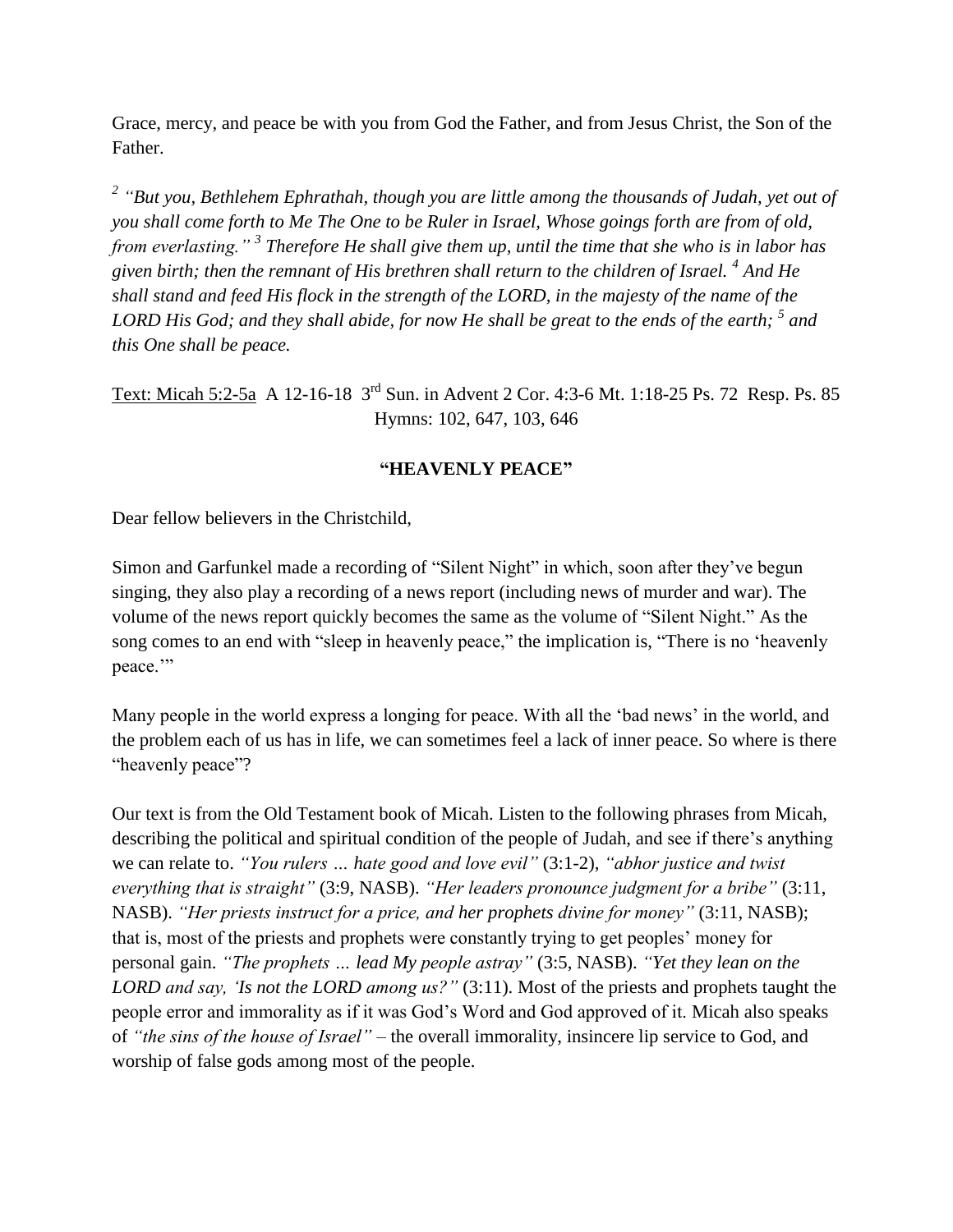The Lord brings up the same kinds of things in many of the books of the Old Testament, showing that these were recurring problems throughout the history of His Old Testament people. We see these same kinds of things going on today. As the Bible says, *"There is nothing new under the sun"* (Ec. 1:9, NASB). We certainly agree with Simon and Garfunkel that there's a lot of 'bad news' in the world.

The root cause of our problems in life is sin. It's not only the sins of evil rulers and crooked politicians and false teachers. It's your sins and my sins and everyone else's sins, going all the way back to Adam and Eve. God originally made our world perfect, but the sin of our human race corrupted it and made it what it is. And because of sin there are lots of problems in life that can take away our sense of peace.

Micah prophesied, *"But you, Bethlehem Ephrathah, though you are little among the thousands of Judah, yet out of you shall come forth to Me the One to be ruler in Israel, whose goings forth have been from of old, from everlasting."* God gave us the cure for sin when He sent His Son, Jesus, born in the small town of Bethlehem.

The majority of Micah's fellow Jews refused to listen to God, and continued in their sinful, unrepentant ways. As a result Micah told them, *"[God] shall give [you] up."* God would allow the Babylonians to defeat them and take them into captivity (4:10). God eventually allowed many of the Jews to return home from Babylon. But because of the unbelief of future generations of Jews God again allowed them to be defeated and ruled over by other nations.

Not all of Micah's fellow Jews had turned away from God. To all who would listen Micah prophesied of *"the time that she who is in labor has given birth;"* – of the future when God's Son, Jesus Christ, was born of the virgin Mary. Micah directed the people then, and he directs us now, with all of the problems we have in this world to find what we truly need in Jesus.

When we sin and suffer the consequences, the solution is to come to Jesus in repentance and receive His forgiveness. When this sinful world causes us problems, the solution is to come to Jesus with our worry and stress and fear, and rely on Him for strength and help. *"Come to Me, all you who labor and are heavy laden,"* Jesus invites us, *"and I will give you rest. …rest for your souls"* (Mt. 11:28, 29b).

Speaking of the coming Savior Micah says, *"He shall stand and feed His flock."* Micah refers to everyone who believes in Jesus as Jesus' *"flock,"* picturing the loving, caring attitude of Jesus, our Good Shepherd, toward us, His sheep. With the problems we face because of the sin in ourselves and the sin in the world, what a comfort it is to know that Jesus is our Good Shepherd and we are His dear sheep. Jesus says *"I am the Good Shepherd; and I know My sheep, and am known by My own"* (Jn. 10:14).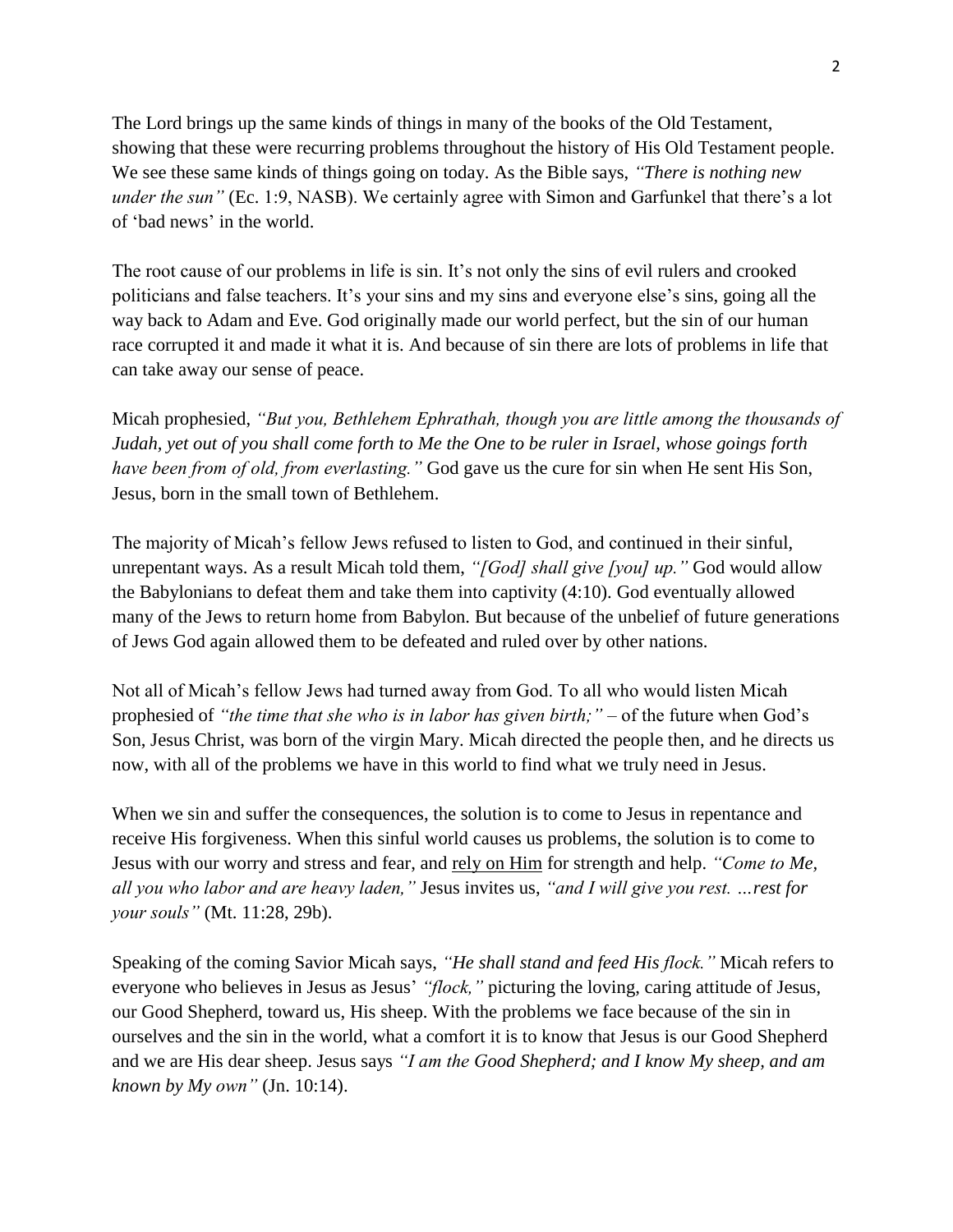*"I am the Good Shepherd. The Good Shepherd gives His life for the sheep"* (Jn. 10:11). John says, *"In this the love of God was [shown] toward us, that God has sent His only begotten Son into the world, that we might live through Him. In this is love, not that we loved God, but that He loved us and sent His Son to be the propitiation"* (the satisfactory payment) *"for our sins"* (1 Jn. 4:9-10). Our sins had to be paid for. But so that no one would have to be punished for his sins in hell, God sent His Son on that first Christmas to save us. Because Jesus loves us so much He allowed Himself to be punished for our sins on the cross. Jesus' death has taken away our sins, and we're saved!

Micah says about Jesus, *"He shall feed His flock …; and they shall abide."* Jesus says, *"My sheep hear My voice, and I know them, and they follow Me"* (Jn. 10:27). Jesus feeds us with His Word, giving us the comfort and strength we need to *"abide"* – to keep going – in the midst of all the 'bad news' in life.

Micah says, *"The remnant of His brethren shall return to the children of Israel."* When at different times the Jewish people were defeated and taken into captivity, most of them never returned home. So Micah wasn't speaking of the Jewish nation – physical Israel. He was speaking of spiritual Israel – the New Testament Church in which Jesus brings people from all nations to believe in Him. Speaking of Jesus Micah says, *"He shall be great to the ends of the earth."* In God's gift of His Son He sent salvation to the whole world!

Micah prophesied, *"And this One shall be peace."* Jesus assures us, *"Be of good cheer, your sins are forgiven"* (Mt. 9:2). Jesus forgives all of our sins and takes away all of our guilt, giving us peace. Forgiveness in the Savior who would come gave Micah and the other believing Jews peace. Forgiveness in the Savior who has come gives us peace.

How could Micah and the other believing Jews be at peace in the midst of all of their people's problems? How can we be at peace in the midst of all our own problems, and all of our country's problems, and all the other problems and 'bad news' in life? "That's easy," we think. "My plan is to dwell on the problems and 'bad news' and worry about them and be angry and afraid." Of course we don't actually say that. But isn't that what we often do? Jesus asks us, *"Who of you by worrying can add a single hour to his life?"* (Mt. 6:27, NIV). *"Do not fear, for I am with you; do not anxiously look about you, for I am your God. I will strengthen you, surely I will help you, surely I will uphold you with My righteous right hand"* (Is. 41:10, NASB). *"Refrain from anger and turn from wrath; do not fret – it leads only to evil"* (Ps. 37:5). *"In Me you … have peace. In the world you have tribulation; but be of good cheer, I have overcome the world"* (Jn. 16:33). Peace isn't the absence of problems and 'bad news.' Peace is Jesus' presence and help in the midst of problems and 'bad news.' Paul urges us, *"Rejoice in the Lord always. Again I will say, rejoice! … The Lord is at hand. Be anxious for nothing, but in everything by prayer and supplication, with thanksgiving, let your requests be made known to God."* Don't dwell on your